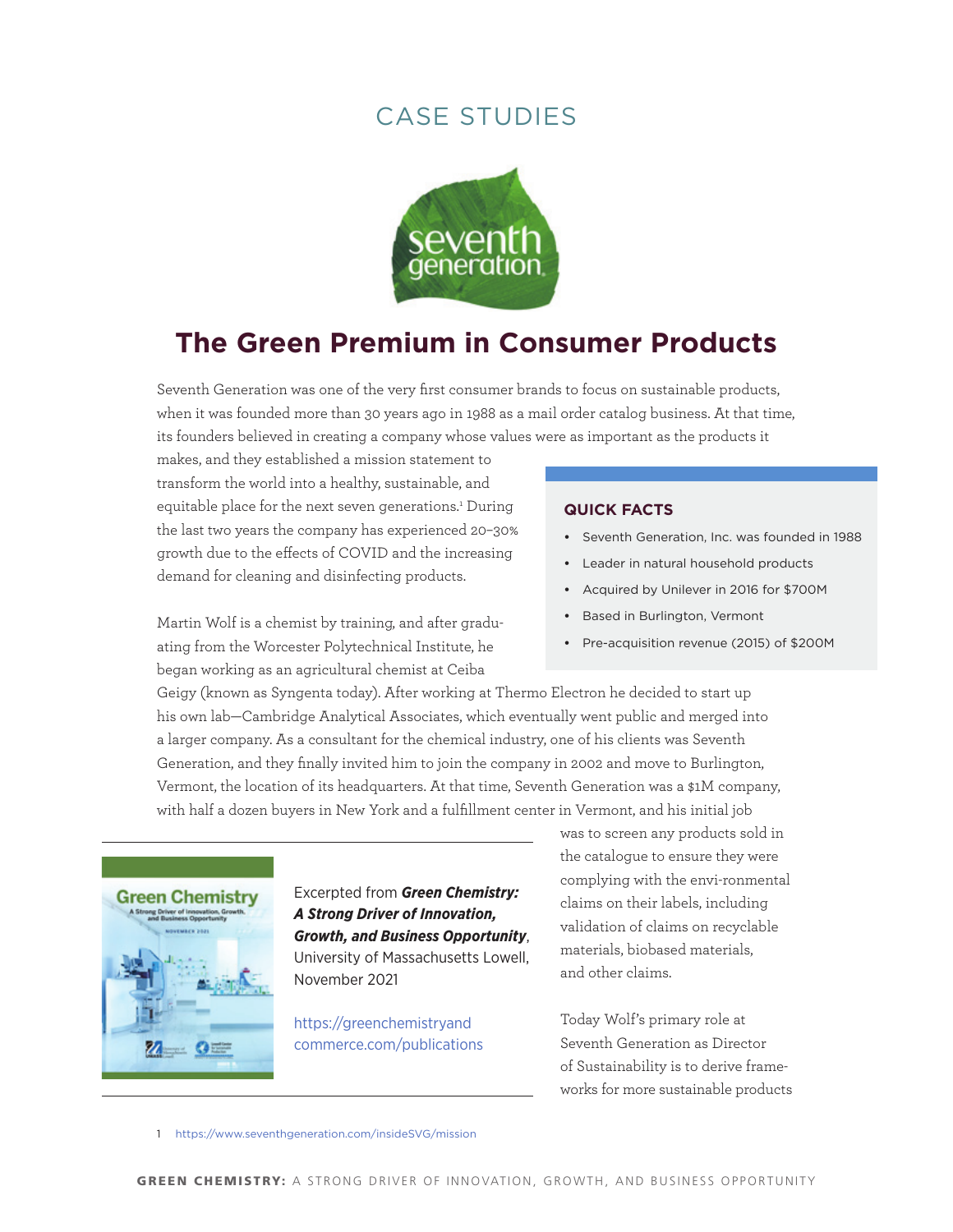and to explore alternative ingredients for packaging. Wolf notes that "I am constantly trying to figure out how to make our products more circular and more sustainable, and how to work with our supply chain partners and our employees to do so. If we are to be successful, we have to think like a B-Corp, and if our commerce is not sustainable, our business cannot be." Wolf works with the America Cleaning Institute, the American Sustainable Business Council, and state regulators to create a more sustainable system of commerce which can thrive.

### **How is Seventh Generation Using Green Chemicals?**

There are two primary approaches that are used to ensure that green chemicals are used in Seventh Generation's products. First, Wolf ensures that stringent raw material standards are in place, and with the exception of microbial preservatives, all chemicals have to be *biobased* and *biodegradable* and also *non-toxic*. All companies selling products to Seventh Generation must complete a 27-page screening document that ensures their materials are compliant. A second approach involves having Seventh Generation's formulation chemists introduce new products with replacements to standard petroleum-based chemicals using biobased components. For example, a common surfactant is SLS which uses a petroleum or Ziegler catalyst, and chemists may decide to replace this with a surfactant that is made with palm kernel oil.

Chemists will look at the non-renewable chemical, determine what is available in the biobased range, and determine if the product can accommodate the new molecule. In other instances, a new chemical supplier may approach Seventh Generation, noting how they have done some formulary research and have arrived at some suggestions on how to formulate and create a new product using a biobased technology to replace a non-renewable chemical. The result may lead to collaboration and further exploration of this new potential "drop-in" molecule.

#### **The Unilever Buy-Out and the Archimedes Effect**

In 2016, Seventh Generation became a wholly owned subsidiary of Unilever and became publicly listed under Unilever's share price for the first time in its history. Its revenues at the time were roughly in the \$300M–\$500M range, and the idea of being swallowed up into a massive global consumer conglomerate was daunting at first. Paul Pullman, the CEO of Unilever at the time, visited the Seventh Generation headquarters, and made a speech to the entire workforce. His message to the employees was very straightforward: "We acquired you because of who you are. We don't want you to change! In fact, we want you to teach us what you are doing!" Seventh Generation had to adapt to Unilever's IT systems and other shared services such as human resources, hiring practices, procurement, etc., but were largely left to continue to pursue their mission to develop their products as they saw fit. And then, two things happened.

The first is what people now call the "Archimedes Effect", so called because the Greek scientist first proved the law of the lever and is claimed to have shouted "Give me a lever long enough and a fulcrum on which to place it, and I shall move the world!" Seventh Generation now had a very large Unilever, and over time, the smaller company has been influencing and changing the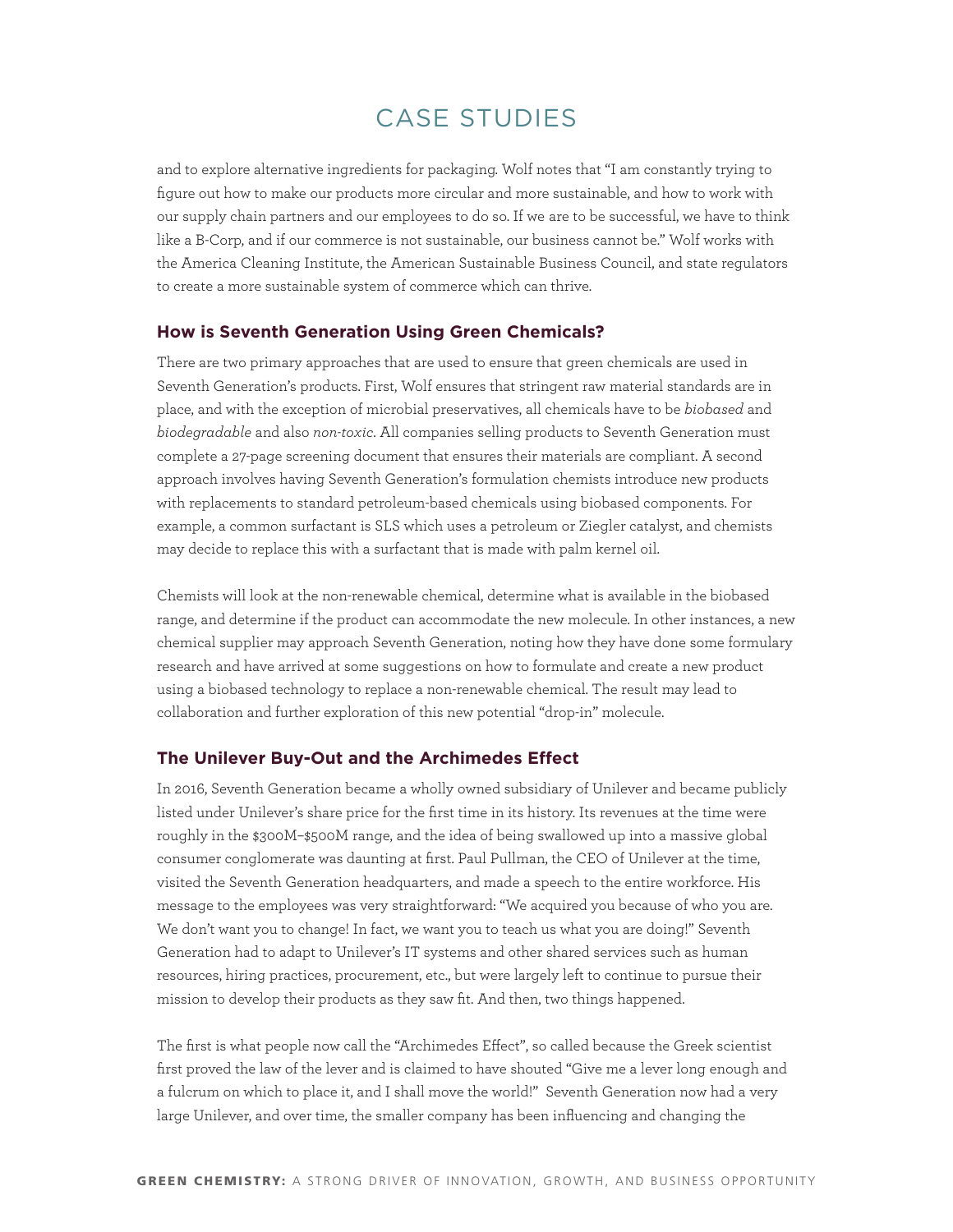mammoth consumer goods company. Wolf notes that "We are seeing them change as they are adapting to our views. Our view of why it is important to be biodegradable and biobased has influenced Unilever, and they have made a commitment to *[completely eliminate fossil fuels in their](https://www.unilever.com/news/press-releases/2020/unilever-to-invest-1-billion-to-eliminate-fossil-fuels-in-cleaning-products-by-2030.html)  [cleaning products by 2030.](https://www.unilever.com/news/press-releases/2020/unilever-to-invest-1-billion-to-eliminate-fossil-fuels-in-cleaning-products-by-2030.html)*"

Wolf went on to note that "Our packaging was 80% PCR (Post-Consumer Recycled) when we were acquired, and only 2% PCR at Unilever. We showed them how to begin to use more PCR in their packaging, and today they are north of 25% PCR and are committed to move to 100% PCR in their packaging. This is a public commitment that they have made—it appears that we have infected the host with our commitment to sustainability!"

### **The Cost Obstacle**

Like all companies in the CPG industry, cost remains a compelling challenge… always. However, Wolf emphasizes that "a company has many levers to pull to be able to get their product on the shelf at a given cost target". For instance, he notes that Seventh Generation's material costs tend to be higher due to the lack of established capital infrastructure for many biobased chemicals, but he notes that there are ways of adjusting packaging and distribution, and working with retail customers, to enable their products to be on the shelf at a competitive target cost. He also notes that "We will never be a value brand and recognize that we will never be the lowest price point for chemical cleaners on the shelf. We recognize that consumers expect a range of prices for performance, and we recognize that we will be on the shelf at a higher price than non-renewable chemicals. However, it is our commitment that our products will also perform as a premiumpriced product and will be priced comparably to other premium products." For instance, Seventh Generation's laundry cleaner seeks to be comparable to Tide in price and performance and is not going to compete with lower value brands like Arm & Hammer. The same goes for dishwashing liquid, which is priced at the same level as Palmolive and Dawn, which are also higher priced products. Seventh Generation is also working with retailers to discover other ways to take cost out. For instance, they are working with dollar stores and Walmart, using a hub and spoke model of distribution, to ensure their product arrives on the shelf at a lower total cost, using a variety of levers to do so, recognizing at all times the consumers' expectations and where your product fits on the spectrum of price and performance.

"Our market research has shown that some consumers are willing to pay a small premium for a sustainable product—perhaps no more than 10 to 15%. But not all consumers are willing to do so, but if they are skeptical about the performance of our product and they try it and discover it is comparable to a premium brand, then the added benefit of being biobased is a deciding factor in our favor. But it can be tough to get them over this initial hurdle. Our analysis from one study showed that the likelihood consumers would buy our brand based on our marketing was 6 to 10% higher. If they have heard of the Seventh Generation brand but have not heard of our mission, that likelihood rose to 20–30% likelihood. However, once consumers were informed both of our brand AND our mission, the purchase intent jumped up to 50%. They more they learned, the more willing they were to switch to our sustainable brand."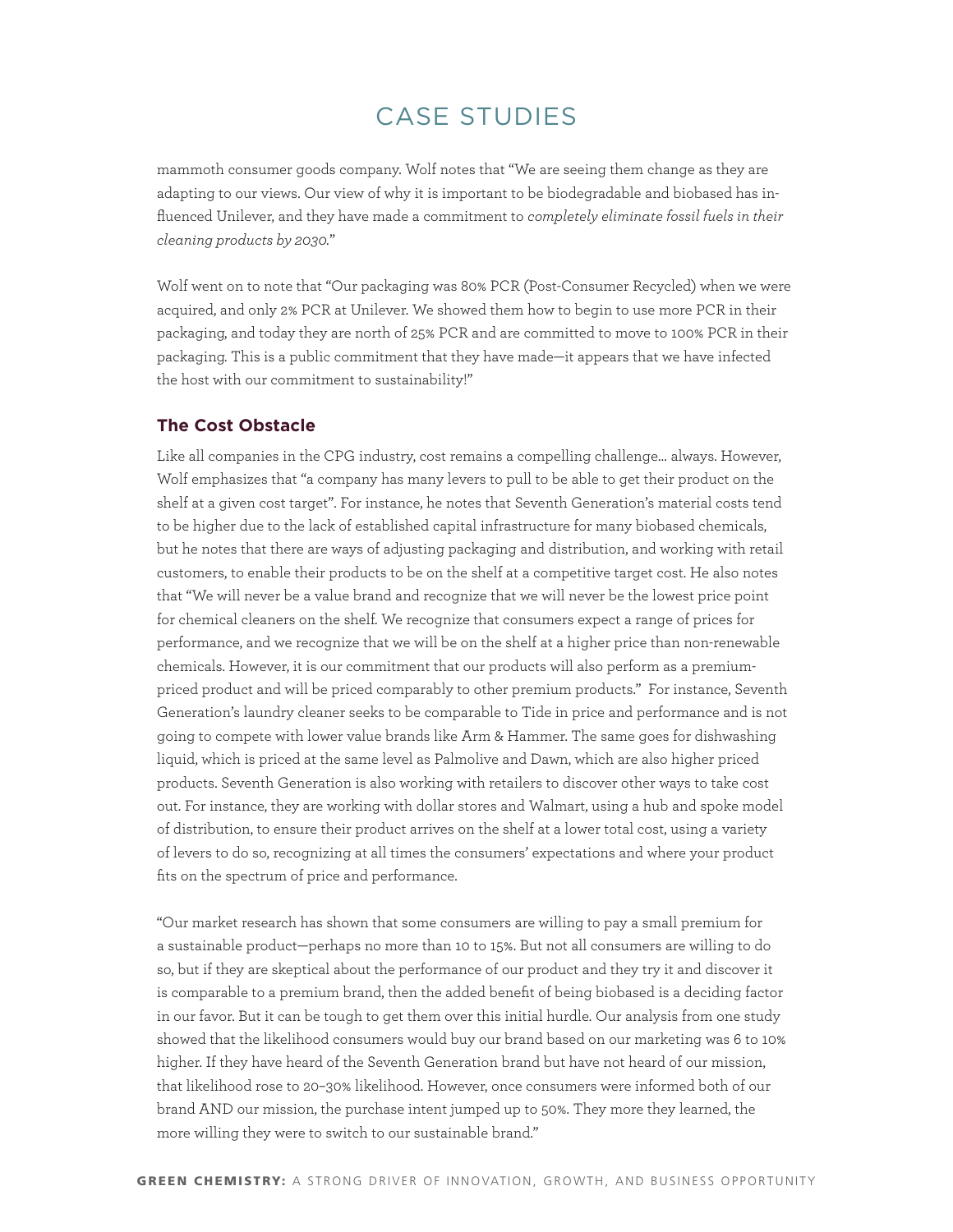#### **Sustainable Products: Not Just a Passing Fad Anymore**

The marketing team at Seventh Generation is seeing consumers' preferences moving towards sustainable products as more than just a passing trend in the cleaning products and personal care industry. Consumers are increasingly aware of the need to use biobased, natural products, and products that are free from toxicants and use safer chemistries. They recognize that they have the choice to use biobased and safer products.

The growth of biobased cleaning products is much faster than non-renewable products in the same category. This is a trend that has not been lost on competitors. Wolf notes that "More chemical companies like Dupont, Dow, and BASF realize that making commitments (the latter with the purchase of Kognis) toward increasing their offerings of biobased materials is a shift that must be made. There is increasing pressure on fossil fuel energy suppliers to move towards renewables, and this will result in increasing constraints on petrochemical feedstocks and a general shift towards biobased materials."

### **Challenges Ahead**

Wolf notes that we will need to be careful with increases in biobased materials sourcing. "At some point we may see headwinds regarding the conversion of land issue, particularly relative to greenhouse gas emissions, deforestation, and food vs. feedstock concerns, as the competition for starches and carbohydrates may compete with the ability of nationals to feed people. We are also seeing concerns on deforestation in Malaysia, Brazil, and Indonesia, which is driven by poor government oversight over cheap, underutilized land that they are seeking to put to productive use."

"There are major cultural challenges that exist in many executive suites. What I saw happen at Unilever was that as we presented to their executive suite who we were as a company, they quickly were able to see that what we were doing was the right thing to do, and subsequently issued statements on their intention to change from the top down. This is essential, as people who work in R&D and the supply chain are so cost focused in CPG, that they will use a cheaper non-renewable over 50 basis points!"

### **Looking to the Future**

Wolf emphasizes that "We are staying where we are because we understand the market. Our biggest focus is on creating more sustainable packaging, and how to deal with plastics to make them less harmful to the environment, as well as the functional ingredients in our products. We know that we are not a big enough player that we can make a huge difference in the market, but that may be changing as Unilever also pursues this journey over the next ten years. They are large enough that they could provide enough revenue to drive exclusive agreements with new suppliers producing new safer, biobased materials. Today our innovation process is more arms-length with our suppliers. We have a very rigorous material standard and require our suppliers to meet that standard, either through a current molecule or modification of a molecule so it is compliant. As we have grown in size, Seventh Generation has more leverage with suppliers to adapt molecules